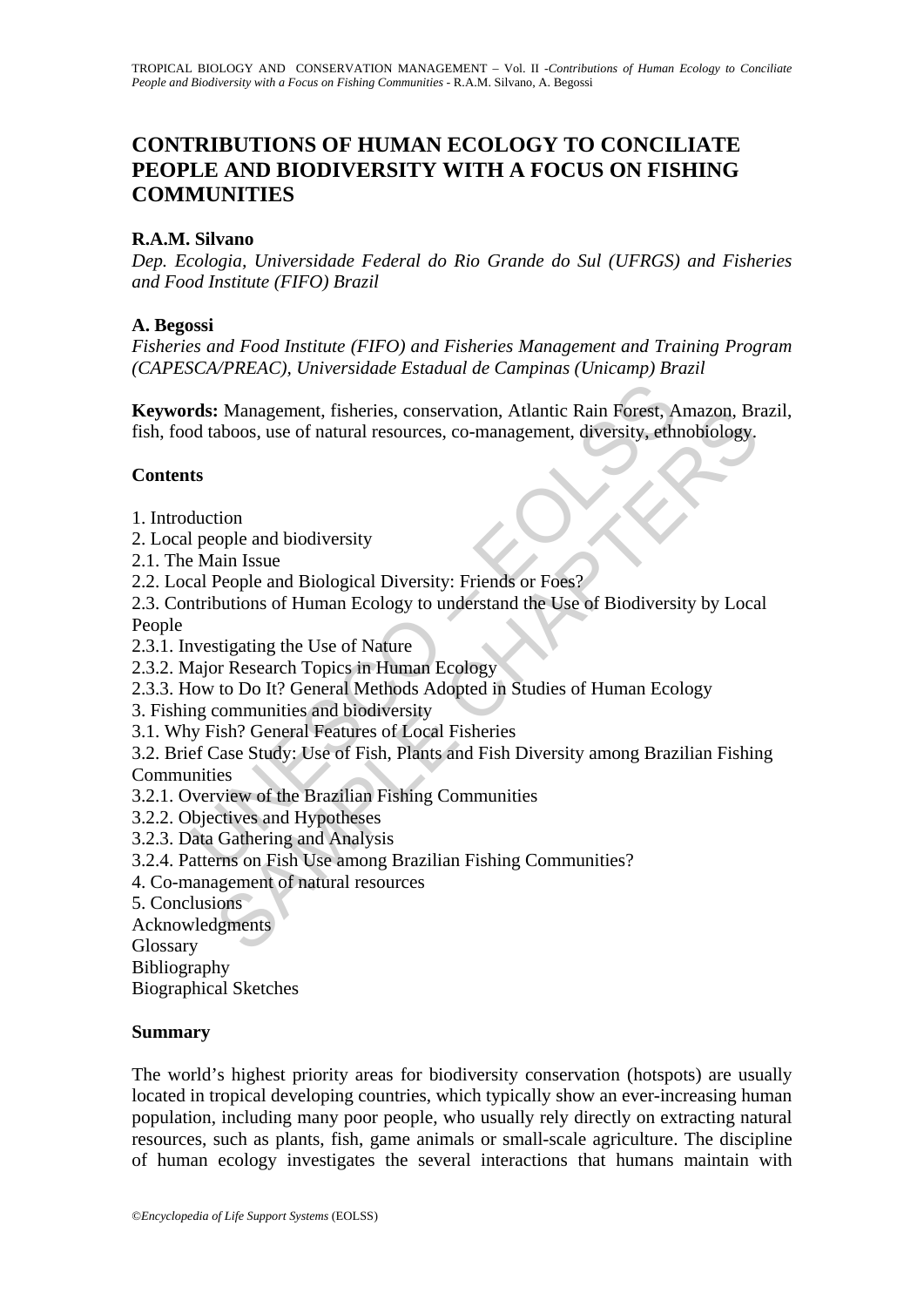ecosystems and other organisms, and may thus provide an important, although not fully acknowledged, contribution to address and to conciliate the conflicting demands of social well being with the need to protect biodiversity. Some of the major research areas of Human Ecology that have been particularly useful to understand the behavior of local people are the subsistence models, niche theory, territoriality, co-management, common based management, cultural ecology and ethnobiology. Studies of Human Ecology have been gathering data on the diversity of natural resources used by local people, as well as about the strategies of resource utilization, through quantitative research methods, such as interviews, systematic sampling of resource use, and surveys of the people's diet (feeding habits). Such an approach has contributed to the study and management of local fisheries in tropical developing countries, where the co-management, which involves the local communities, government and scientists, has shown to be a promising approach to achieve sustainable use of fishing resources. Although there is not a definite answer to the question regarding conservation and local people, the more coherent solution would be to recognize that there would be usually some degree of change or impact on natural ecosystems due to the presence of local people, but to completely exclude or to disregard such people is no longer feasible or desirable, as this would probably result in social and ecological damage on the long run.

### **1. Introduction**

since is controllation as government and scientists, its shown to the to derive sustainable use of fishing resources. Although there is to the question regarding conservation and local people, the would be to recognize tha the question regarding conservation and local people, the more cohould be to recognize that there would be usually some degree of change and to disregard such people is no longer feasible constrained to disregard such peop Most of the world's biodiversity is currently threatened and many species have been disappearing before they could be studied and even described. Moreover, the world's highest priority areas for biodiversity conservation (hotspots) are usually located in tropical developing countries, such as the Brazilian's Atlantic rainforest and cerrado, the Indian tropical forests, among others. Such developing countries typically show an everincreasing human population, including many poor people, who usually rely directly on extracting natural resources, such as plants, fish, game animals or small-scale agriculture. Therefore, biodiversity conservation plans in those countries should deal with local people, especially for those more endangered regions that have been suffering increasing human pressure, such as the Brazilian Atlantic forest.

A growing body of knowledge has accumulated about patterns of use of natural resources by local communities in several tropical and subtropical ecosystems, in Brazil and elsewhere, including small-scale peasant farmers, artisanal fishers, indigenous communities, and even poor people living in the suburbs of large cities. Nevertheless, there remain some gaps on the knowledge about the biological features of exploited species, the dynamics of natural and disturbed ecosystems, the consequences of exploitation to the species exploited and to the biological communities and the intensity and overall trends in resource utilization by local people. In Brazil, as in many similar tropical countries, such lack of data is due mainly to the corresponding lack of financial and personnel resources to conduct the appropriate studies, plus the huge dimensions of Brazil, which sometimes means to cover large distances and to reach remote regions. The problem in getting natural resources' use data is also accentuated by the high diversity of potential useful resources found in many Brazilian tropical regions. Research conducted so far, in Brazil as well as in other tropical countries, focused mostly on the biological aspects of natural resources exploited. However, albeit important, such biological research would be not sufficient to adequately address the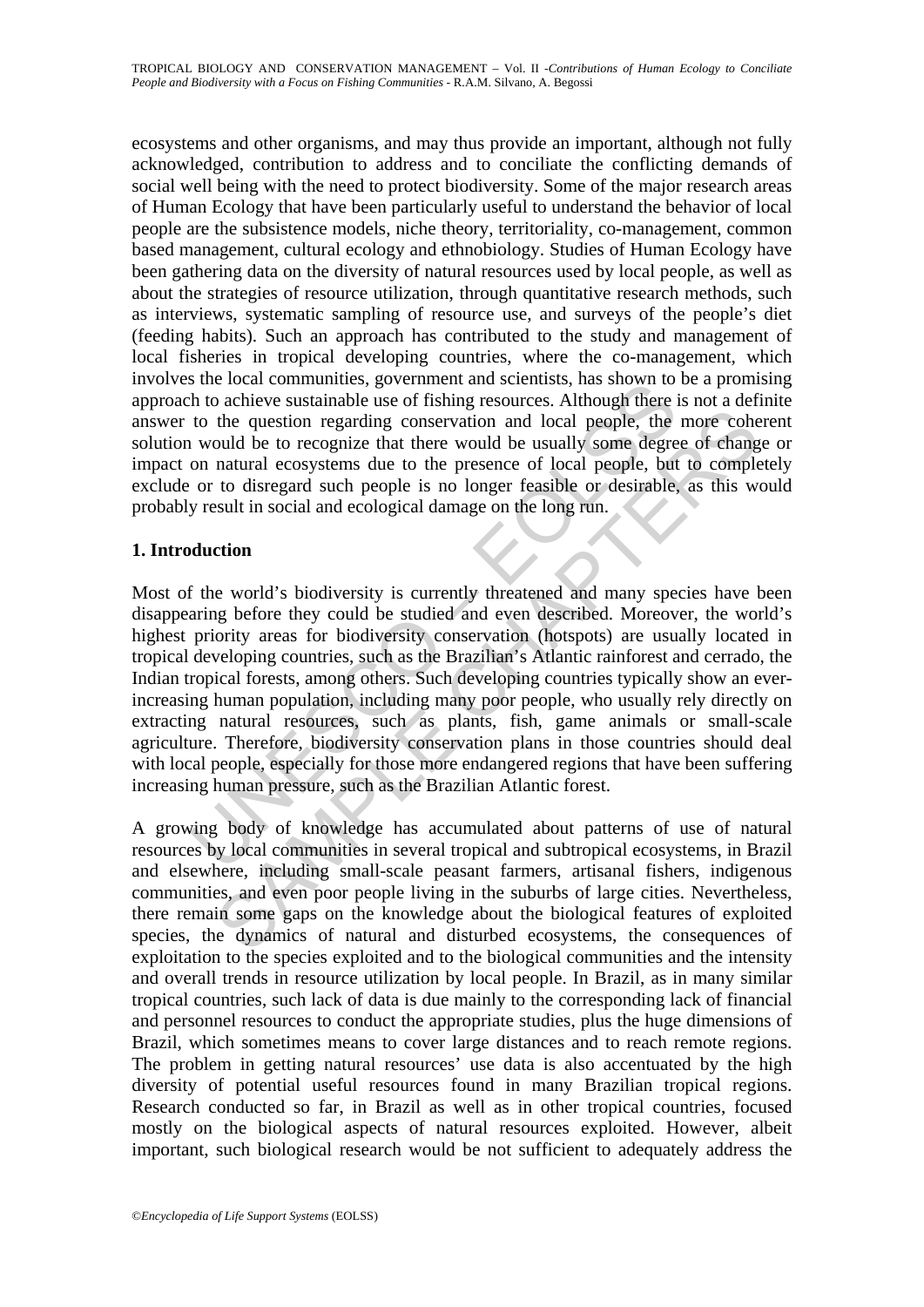complex issue of sustainable management of natural resources. The discipline of human ecology investigates the several interactions that humans maintain with ecosystems and other organisms, including knowledge about and use of the natural resources. Human ecology may thus provide an important, although not fully acknowledged, contribution to address and to conciliate the conflicting demands of social well being of local communities with the need to protect biodiversity and ecosystem's integrity.

## **2. Local People and Biodiversity**

#### **2.1. The Main Issue**

as been a growing scientine and pointed needs about now<br>atated issue of human presence around or inside top priority cons<br>is parks, biological reserves, among others. How to deal wi<br>ous or small-scale peasant communities, There has been a growing scientific and political debate about how to address the complicated issue of human presence around or inside top priority conservation areas, such as parks, biological reserves, among others. How to deal with those local indigenous or small-scale peasant communities, who have been living in a region and using natural resources, such as fish, game animals or plants, which biologists are desperately trying to protect? Considering a definition of sustainability as using a natural resource in a way that the same resource would be available to be used by future generations, the question could be rephrased: Would it be possible for local communities to use high biodiversity ecosystems in a sustainable fashion? Albeit not simple, this is an increasingly important and demanding question, which biologists, politics, technicians and other people in charge of natural resources' management may no longer be able to avoid.

## **2.2. Local People and Biological Diversity: Friends or Foes?**

arks, biological reserves, among others. How to deal with those I<br>or small-scale peasant communities, who have been living in a region<br>or small-scale peasant communities, who have been living in a region<br>ral resources, suc Some biologists argue that sustainable use of high biodiversity and complex tropical ecosystems would not be possible, and therefore the conservation of such important ecosystems, such as rainforests or coral reefs, requires banning of all forms of natural resources' collection and even peoples' removal. Albeit such position may seems too radical at first glance, it has been supported by scientific data, which indicate several kinds and levels of impacts that even local people using simple techniques to exploit natural resources have been exerting on the animals, plants, and ecosystems exploited. For example, indigenous communities have been eliminating entire populations and species of large and medium mammals from some tropical forest sites (especially islands or fragmented habitats), local artisanal fishermen have been depleting and overfishing fishes and other aquatic animals (turtles and manatees), especially in tropical reefs and estuaries. Furthermore, increasingly historical evidence provided mainly from archeological and paleoecological studies indicate that ancient and traditional human societies depleted important biological resources long time ago. Indeed, such same evidence indicate that unsustainable use of natural resources and ecosystems could had been at least partially responsible for the collapse of some of these former human societies, such as the Mayas of Central America or the people from Easter Island, in the Pacific.

By other hand, several biologists, ethnobiologists and anthropologists affirm that those local people who have been living and managing their natural resources and habitats for a long time acquired a detailed biological knowledge and developed wise management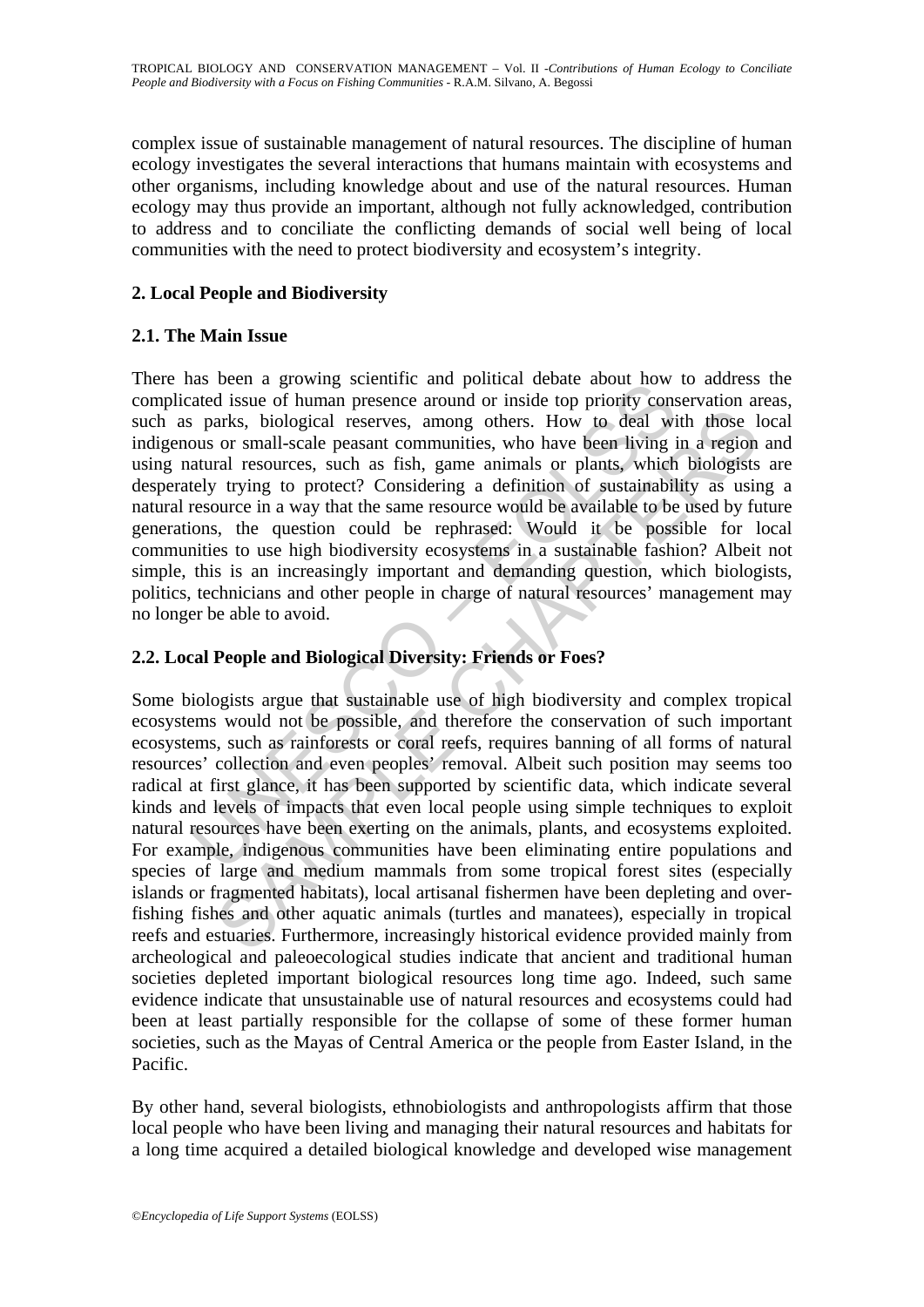ation site may also prevent outer toims or economic teveropinear<br>tich would be much more damaging to natural ecosystems, such<br>fishing, timber extraction, urban development, industrial f<br>s and forest conversion to pasture o shing, timber extraction, urban development, industrial facilities, I<br>shing, timber extraction, urban development, industrial facilities, I<br>eving pollution by pesticides and other chemicals. And finally, there has<br>by recog strategies, allowing those local communities not only to maintain, but sometimes even to enhance the local biodiversity of terrestrial and aquatic ecosystems. As well as observed for biologists contrary to the presence of local people in conservation areas, those 'people friendly' researchers have also sound arguments and scientific data to support their positions. For example, several places held today as 'pristine' tropical forest, in Amazon, Brazilian *cerrado* and other inaccessible regions, may be in fact a result of indigenous management techniques, including planting of fruit trees, clearance and posterior regeneration of pristine forest, systematic burning of vegetation, and so on. Indeed, local people, such as small-scale farmers, have been generating biodiversity through the selective breeding of several species and varieties of cultivated plants over hundreds or thousands of years. Also, the presence of traditional people in an important conservation site may also prevent other forms of economic development and resource use, which would be much more damaging to natural ecosystems, such as large scale mining, fishing, timber extraction, urban development, industrial facilities, large barrages and forest conversion to pasture or large scale agriculture, which its accompanying pollution by pesticides and other chemicals. And finally, there has been increasingly recognized that several local or traditional communities have developed elaborated systems of natural resources management (see discussion bellow), which may, intentionally or unintentionally, promote sustainable use of natural resources.

- -
- -
- -

TO ACCESS ALL THE **30 PAGES** OF THIS CHAPTER, Visit: http://www.eolss.net/Eolss-sampleAllChapter.aspx

#### **Bibliography**

Aswani S., and Hamilton, R. (2004). Integrating indigenous ecological knowledge and customary sea tenure with marine and social science for conservation of bumphead parrotfish (*Bolpometodon muricatum*) in the Roviana Lagoon, Solomon Islands*. Environmental Conservation* **31**, 1-15. [This study makes an innovative research combining studies of ethnobiology and fish ecology, in order to get data to aid in fisheries management].

Bayley PB, and Petrere Jr. M. (1989). Amazon fisheries: assessment methods, current status and management options. *Canadian Special Publication on Fisheries and Aquatic Sciences* **106,** 385-398. [This is a comprehensive review of local fisheries in the Amazon Basin].

Begon, M.E., Harper, J.L. and Townsend, C.R. (2006). *Ecology: from individuals to ecosystems*, 4<sup>nd</sup>. Ed., 759 pp. Oxford, UK: Blackwell Publishing. [This is a comprehensive textbook explaining and illustrating many ecological concepts that have been also applied in Human Ecology].

Begossi, A. (1995). Fishing spots and sea tenure: incipient forms of local management in Atlantic Forest coastal communities. *Human Ecology* **23,** 387-406. [This study discusses the various forms of territorial behavior among Brazilian coastal fishers and the implications for management].

Begossi, A. (1998). Cultural and ecological resilience among caicaras of the Atlantic Forest coast and caboclos of the Amazon.. *Linking Social and Ecological Systems for Resilience and Sustainability*, (eds.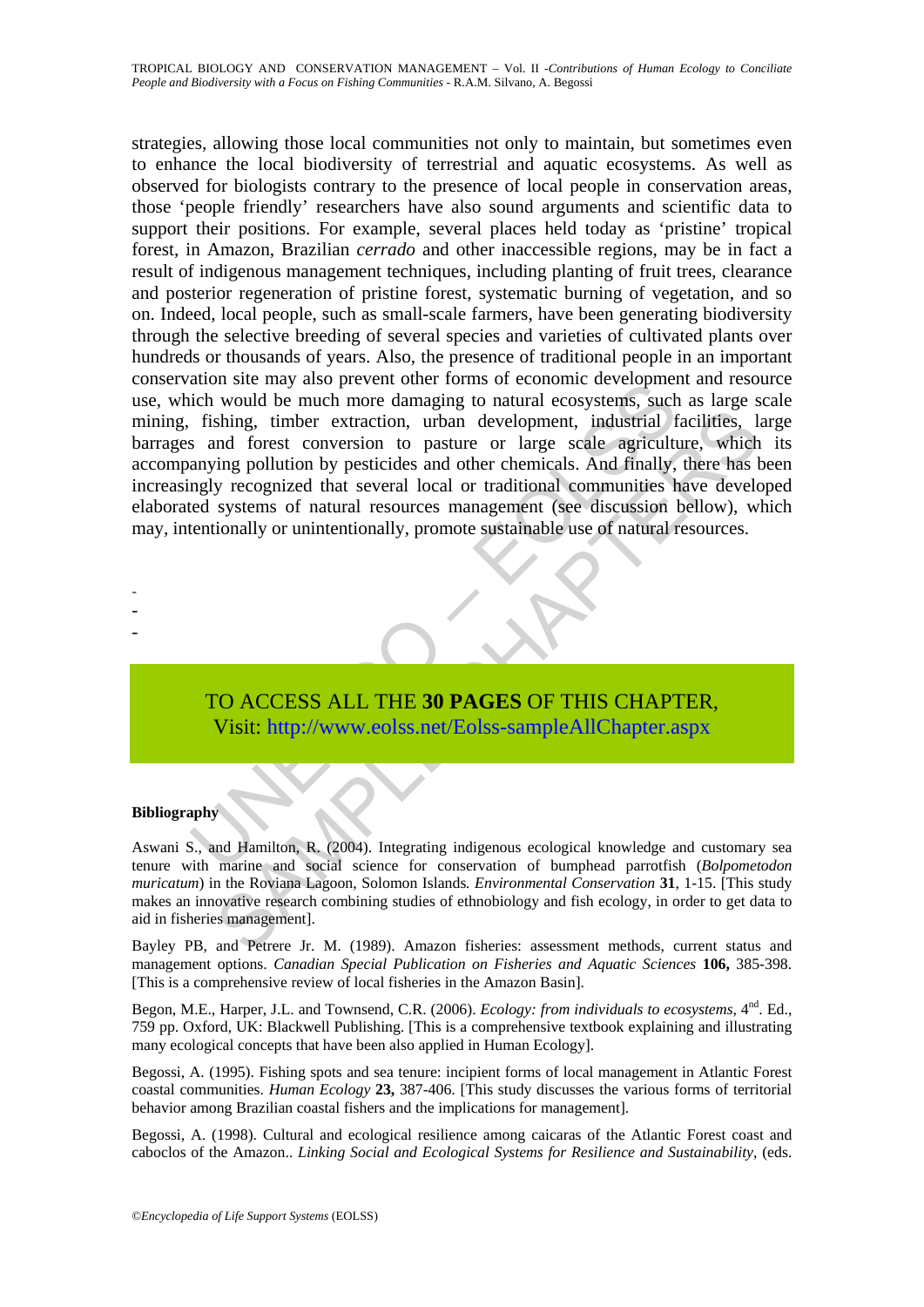F. Berkes and C. Folke), 129-157*.* Cambridge, UK: Cambridge University Press. [This is a broad discussion of the strategies of resource exploitation by two cultural groups, linking it to the management of natural resources].

Begossi, A. (2004). *Ecologia de Pescadores da Mata Atlântica e da Amazônia*., 332 pp. São Paulo, Brazil: HUCITEC. [Although in Portuguese, this book brings several examples of the possible applications of Human Ecology to better understand the use of natural resources].

Begossi A, Hanazaki, N. and Ramos R (2004). Food chain and the reasons for food taboos in the Amazon and on the Atlantic Forest coast. *Ecological Applications* **14,** 1334-1343. [This paper makes a comparative and large scale analyses of food taboos among Brazilian local fishers].

Berlin, B. (1992). *Ethnobiological Classification. Principles of Categorization of Plants and Animals in Tradicional Societes.* Princeton, U.S.A: Princeton University Press. [This is one of the classic books in the field of ethnobiology, providing several examples of ethnobiological studies on animals and plants].

Diegues, A.C. (1999). Human populations and coastal wetlands: conservation and management in Brazil. *Ocean & Coastal Management* **42,** 187-210. [This is a comprehensive review of local and small scale coastal Brazilian fishers, discussing also their environments and management scenarios].

Gadgil M, Berkes F.and Folke C. (1993). Indigenous knowledge for biodiversity conservation. *Ambio* **22,** 151-156. [This paper presents and discuss the positive influences that local people may have to biodiversity conservation].

Galetti M. (2001). Indians within conservation units: lessons from the Atlantic Forest. *Conservation Biology* **15,** 798-799. [This is an illustrative paper that, as other recent ones, highlights some prejudicial effects that local people may have to biodiversity conservation].

Hardesty, D.L. (1975.) The niche concept: suggestions for its use in human ecology. *Human Ecology* **3,** 71-85. [This is a classical study, which explores and discusses the application of the niche concept in Human Ecology, launching some hypotheses].

A.C. (1999). Human populations and coastal wetlands: conservation and mana<br>
Coastal Management 42, 187-210. [This is a comprehensive review of loca<br>
razilian fishers, discussing also their environments and management scena arad Management 42, 187-210. (This is a compenhenive review of becal and small<br>alian fishers, discussing also their environments and management scenarios].<br>
Herks F. and Folke C. (1993). Indigenous knowledge for biodivers Johannes RE. (1998). The case for data-less marine resource management: examples from tropical nearshore finfisheries. *Trends in Ecology and Evolution* **13,** 243-246. [This author is one of the most important in the field of ethnoichthyology, and in this paper he proposes the idea of using fishers' knowledge to aid in fisheries management].

McGrath DG, Castro F, Futemma C, Amaral BD, and Calabria J. (1993). Fisheries and the evolution of resource management on the lower Amazon Floodplain. *Human Ecology* **21,** 167-196. [This paper investigates the common based management system of lakes that started among Brazilian Amazon fishers].

Pauly, D., Christensen, V., Guénette, S., Pitcher, T.J., Sumaila, U.R., Walters, C.J., Watson, R., and Zeller, D.( 2002). Towards sustainability in World Fisheries. *Nature* **418**, 689-695. [This is a review of the current status and trends in fisheries, including the local fisheries in tropical developing countries].

Queiroz HL, and Crampton WGR (1999). *Estratégias Para Manejo de Recursos Pesqueiros em Mamirauá*. Sociedade Civil Mamirauá, MCT-CNPq, Brasília. [This book describes the implementation and some of the results of the co-management fishery of the Mamiraua Reserve, Brazilian Amazon].

Silvano RAM, and Begossi A. (2005). Local knowledge on a cosmopolitan fish, ethnoecology of *Pomatomus saltatrix* (Pomatomidae) in Brazil and Australia. *Fisheries Research* **71,** 43-59. [This is a comparative ethnobiological survey involving coastal fishers from Brazil and Australia who exploit the same fish species].

Smith, E. A. (1983). Anthropological applications of optimal foraging theory: a critical review. *Current Anthropology* **24,** 625-651. [This is a review of most of the optimal foraging models that have been used to study the foraging behavior of humans].

Valbo-Jorgensen J, and Poulsen AF. (2000). Using local knowledge as a research tool in the study of river fish biology: experiences from the Mekong. *Environment, Development and Sustainability* **2,** 253-276. [This is a broad ethnobiological survey comparing fish knowledge among several fishing communities, in order to better understand fish migration along the extensive Mekong Rover, in southeast Asia].